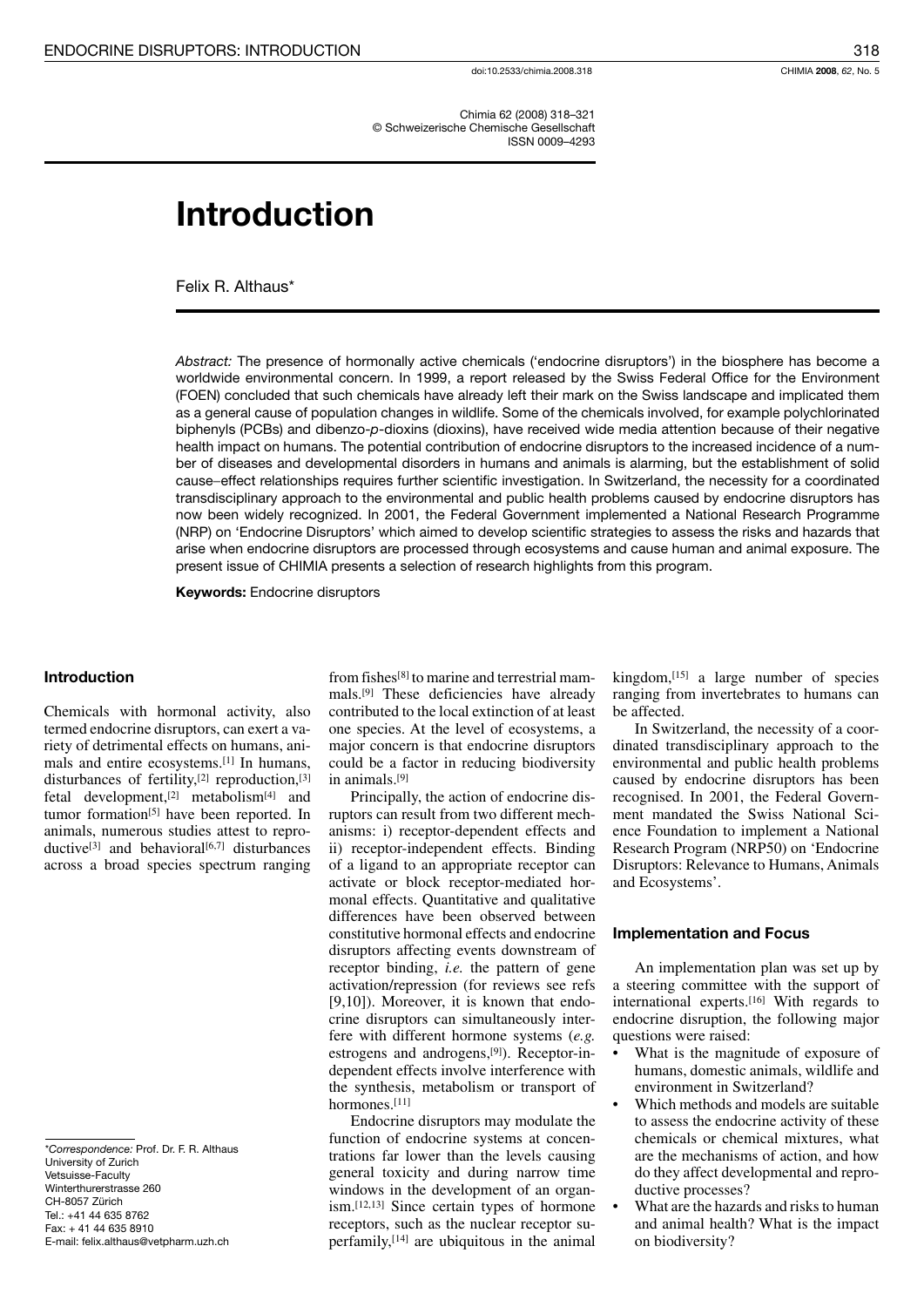What measures should be taken for the protection of humans and the environment?

From a broader perspective, the NRP aimed to create a *consensus platform* for industry and regulators on how to avoid the negative impact of today's chemicals of this category. $[17]$  In the pursuit of this goal, the NRP was to define a set of rules for future development of pertinent substances. Finances totalling 15 million CHF were made available over a six-year period for the accomplishment of this multidisciplinary task. The programme and activities of the NFP were continuously adjusted to ongoing international research and regulatory programmes in order to avoid redundancies.

# **Research Focus**

Endocrine disruptors operate at diverse levels of biological complexity. Consequently, the calls were framed to encompass research from molecular mechanisms to population dynamics. Within this frame, a number of major topics were specified:

#### **Assessment of Exposure**

Development and use of chemical-analytical methods, bioassays and biomarkers to determine the exposure and effects of endocrine disruptors in ecosystems, animals and humans in Switzerland.

## **Processing of Endocrine Disruptors** in Ecosystems

Application of ecokinetic and toxicokinetic approaches to monitor the fate of individual chemicals and their metabolites in the environment and in organisms; identifying the key mechanisms involved in the bioprocessing of these chemicals.

#### **Experimental Toxicology and** Ecotoxicology

- Population studies linking endocrine disruptor exposure and specific end points.
- Identification of indicator species by comparing the effects of endocrine disruptors on various species occupying different ecological niches within particular ecosystems.
- Determination of long-term, low dose effects of endocrine disruptors and mixtures of them on selected indicator species of particular ecosystems; implementation of multigeneration and life cycle studies focussing on reproduction, development, immune system and other organ functions. Input for study design was to come from the aforementioned programme sections.

# **Assessment of Endocrine Disruptor Effects in Animal Models**

Development of animal models for the study of developmental and endocrine health effects in humans and animals suspected to be caused by endocrine disruptors.

## Analysis of the Effects of Specific **Chemicals and Mixtures**

Elucidation of how endocrine disruptors could affect mechanisms involved in reproduction, ontogeny, carcinogenesis, immune defence and other health effects. Integration of the signal networks using novel approaches, such as functional genomics, proteomics and quantitative structure activity relationship (QSAR).

## **Integrative Analysis in Model Systems**

Development of modelling approaches to analyse and predict the effects of endocrine disruptors in ecosystems.

#### **Risk Assessment and Implementa**tion

 $\bullet$ This programme section would integrate the results of the entire NRP and generate a decision platform for future actions. Based on a broad inventory of potential hazard and risk scenarios, recommendations were formulated for future regulatory and industrial processes.

# **Research Projects**

Grants were awarded in three consecutive public calls. In the first round, a conventional submission procedure was announced and scientists were free to choose from any of the topics. In the second grant call, the aim was to recruit junior investigators and attract them to the field. In the third call, the focus was on risk assessment and implementation.

The Table shows an overview of the grant proposals that were awarded by SNF.

# **Future Perspectives**

What can be done as this national research effort comes to a conclusion? The Steering Committee initiated a series of moderated non-public debates with representatives from the scientific community, industry and authorities. The goal was to establish a consensus platform on the actions of endocrine disruptors as well as on the best measures to be taken to avoid their detrimental impact. The topics of the consensus platforms were chosen to address issues and actions particularly relevant to

Switzerland:

- UV Filters in Sunscreens
- **Brominated Flame Retardants**  $\bullet$ Endocrine Disruptors in Wastewater
- and in the Aquatic Environment

The procedures and results of the consensus platforms are summarized in the last article of this issue<sup>[17]</sup> and can be explored in full detail at http://www.nrp50.ch/consensus-platforms.html. They represent the consensus of 47 representatives of science, industry and government.<sup>[17]</sup>

Furthermore, the Federal Office for the Environment (FOEN) will continue to serve as a coordinating anchor for future research efforts in this field. The coordinator will be Dr. Christoph Studer (christof.studer@ bafu.admin.ch), who also served in the Steering Committee. Likewise, the FOEN will continue to communicate on behalf of the program by maintaining the website of the NRP50 program (www.nrp50.ch). A significant step has been achieved with NRP50, but the problems of endocrine disruption will continue to intrigue the scientific community of the world. Let us continue to cooperate on a international level!

#### **Acknowledgements**

On behalf of the Steering Committee, my thanks go to all investigators who contributed enormously to this program. We wish to acknowledge the relentless support by the staff of the Swiss National Science Foundation, in particular Dr. Barbara Flückiger, Silvia Ebert, and Dr. Beat Butz from Division IV. Finally, I wish to thank our colleagues from science, industry and government who generously donated their time to contribute to the consensus platform on issues that are important for our country. Their contribution is acknowledged in the last article of this issue and under http:// www.nrp50.ch/consensus-platforms.html. We thank Prof. Michael Oehme for serving in the Steering Committee in the first three years of this program. Finally, we treasure the memory of our enthusiastic colleague Prof. Jef Vos, who passed away while serving in the committee.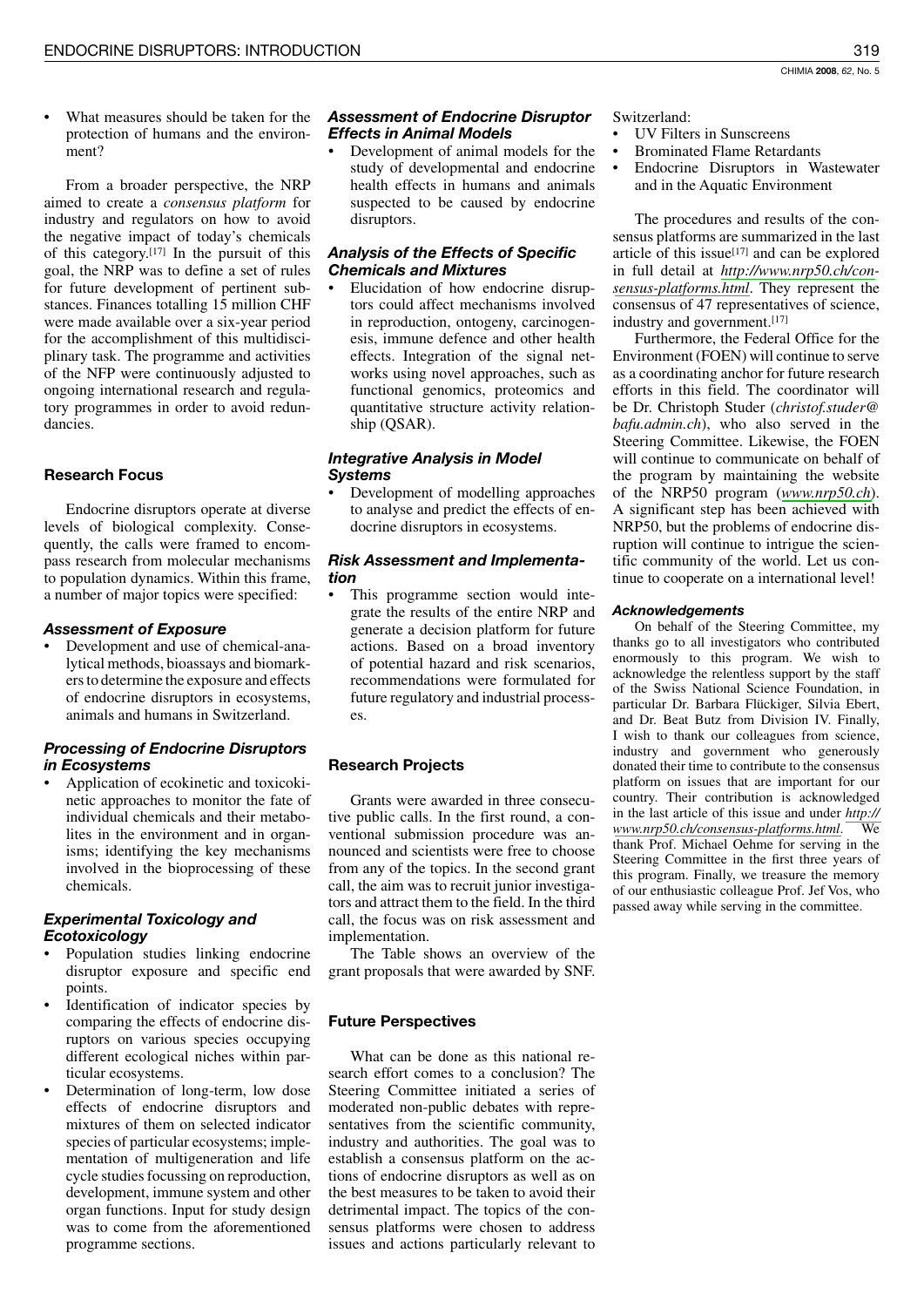Table. Research Projects Funded by NRP50

| A. Basic Research and Methods                                                                                                                                               |                                                                                                                              |
|-----------------------------------------------------------------------------------------------------------------------------------------------------------------------------|------------------------------------------------------------------------------------------------------------------------------|
| <b>Grant Title</b>                                                                                                                                                          | Prinicipal Investigator                                                                                                      |
| Molecular responses to estrogenic endocrine disruptors                                                                                                                      | Rusconi Sandro, Units of Biochemistry, Department of Medicine,<br>University of Fribourg                                     |
| Biological activity of complex mixtures of endocrine disruptors                                                                                                             | Naegeli Hanspeter, Institute of Veterinary Pharmacology and<br>Toxicology, University of Zurich                              |
| Disruption of glucocorticoid- and mineralocorticoid receptor-<br>mediated responses by environmental chemicals                                                              | Odermatt Alex, Institute of Molecular and Systemic Toxicology,<br>Department of Pharmaceutical Sciences, University of Basel |
| Are organisational effects of estrogens on sexual differentiation,<br>development and growth of fish mediated via the Insulin-like growth<br>factor I (IGF-I) system?       | Reinecke Manfred, Institut of Anatomy, Division of<br>Neuroendocrinology, University of Zurich                               |
| Mechanisms of action of (xeno)estrogens on the early development<br>and differentiation of brain and gonads in zebrafish (XEBRA)                                            | Eggen Rik I.L., Swiss Federal Institute of Aquatic Science and<br>Technology (EAWAG), Dübendorf                              |
| Environmental disruptor actions in live cells and animals: Elucidating<br>molecular mechanisms of PPAR pathway alterations                                                  | Wahli Walter, Center for Integrative Genomics (CIG), University of<br>Lausanne                                               |
| Endocrine disruption in soil invertebrates: assessing multigeneration<br>effects and developing a proteomic biomarker approach                                              | Tarradellas Joseph, Institute of Environmental Science and Technology<br>(ISTE), EPFL, Lausanne                              |
| Signaling of estrogenic endocrine disruptors through membrane-<br>associated receptors                                                                                      | Picard Didier, Deptartment of Cell Biology, University of Geneva                                                             |
| Internet application for the estimation of the binding affinity of small<br>molecules towards the estrogen receptor in silico                                               | Vedani Angelo, Biographics Laboratory 3R, Basel                                                                              |
| Development of a mass spectrometry-based assay for the analysis<br>and screening of endocrine disruptors                                                                    | Zenobi Renato, Laboratory of Organic Chemistry, ETHZ, Zurich                                                                 |
| Development of chemical sensors and affinity-directed fractionation<br>techniques (SENATE)                                                                                  | Suter Marc J-F, Swiss Federal Institute of Aquatic Science and<br>Technology (EAWAG), Dübendorf                              |
| <b>B. Chemicals of Concern</b>                                                                                                                                              |                                                                                                                              |
| <b>Grant Title</b>                                                                                                                                                          | Principal Investigator                                                                                                       |
| UV filters: Mechanisms of developmental toxicity in mammalian brain<br>and human exposure                                                                                   | Schlumpf Margret, GREEN Tox, Zurich                                                                                          |
| Phytoestrogens in food, food complements and medicinal plants:<br>content, pharmacological relevance and metabolic profile                                                  | Hostettmann Kurt, Pharmacognosy and Phytochemistry Laboratory,<br>University of Geneva                                       |
| Phenolic substances with estrogenic disruptor potential as<br>contaminants in the aquatic environment (PHENCON)                                                             | Kohler Hans-Peter, Swiss Federal Institute of Aquatic Science and<br>Technology (EAWAG), Dübendorf                           |
| Endocrine disrupting chemicals in the air - linking emission<br>processes and transport phenomena with effects in wildlife and<br>humans (ENDAIR)                           | Gerecke Andreas C., Swiss Federal Institute for Materials Testing and<br>Research (EMPA), Dübendorf                          |
| <b>C. Aquatic Systems and Fishes</b>                                                                                                                                        |                                                                                                                              |
| <b>Grant Title</b>                                                                                                                                                          | Principal Investigator                                                                                                       |
| Hormonal activity of UV screens in aquatic ecosystems (HAUS)                                                                                                                | Fent Karl, University of Applied Sciences Northwestern Switzerland,<br>Muttenz                                               |
| Endocrine disruption in Switzerland: Assessment of fish exposure<br>and modelling of effects on population level (SAFE I and SAFE II)                                       | Holm Patricia, Mensch Gesellschaft Umwelt (MGU), University of<br>Basel                                                      |
| Brominated flame retardants and other endocrine disrupting<br>chemicals in the ecosystem of Thunersee - environmental fate and<br>correlation to biological effects (FLEET) | Kohler Martin, Swiss Federal Institute for Materials Testing and<br>Research (EMPA), Dübendorf                               |